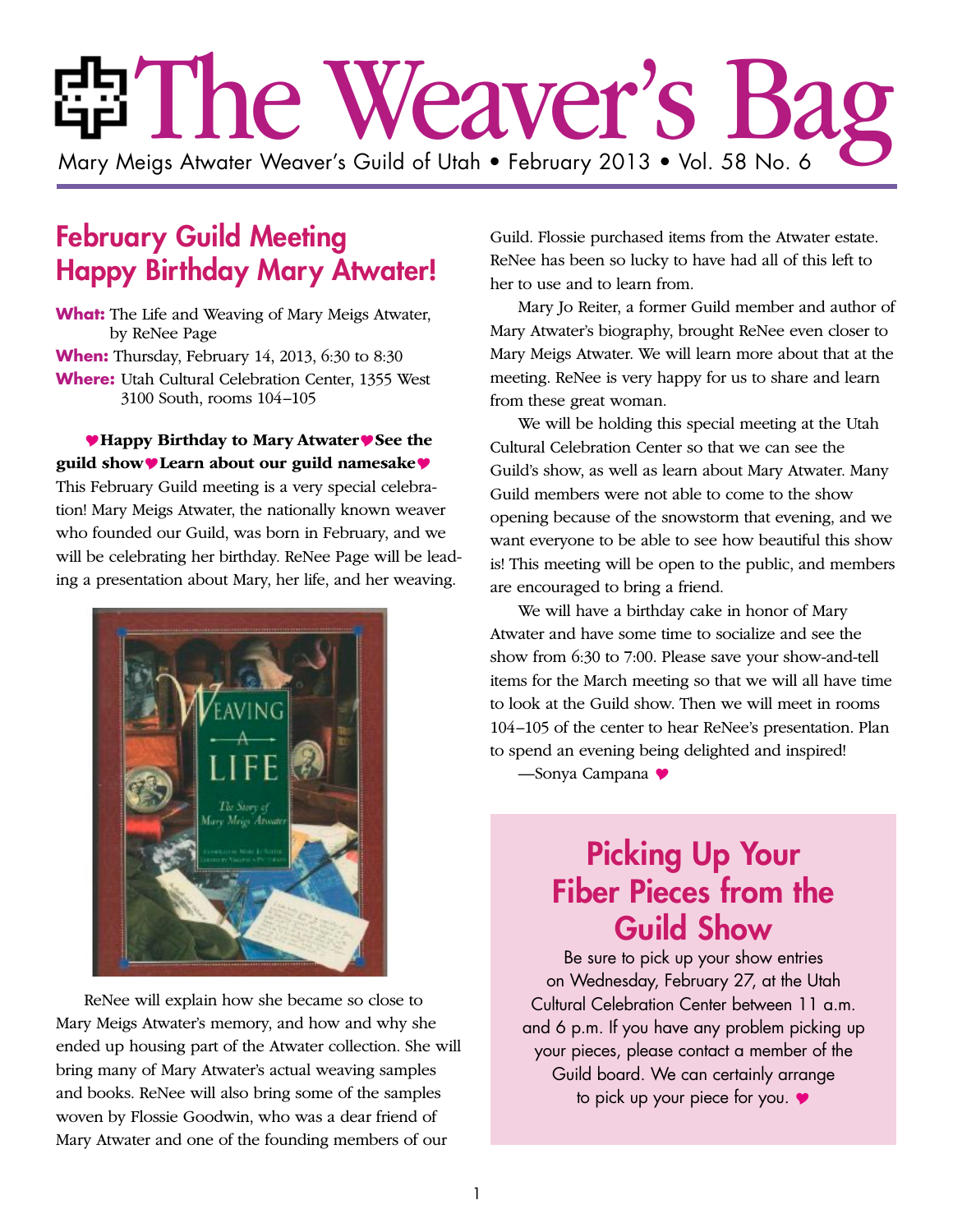### President's Message

*It is February and it feels like some of the pressure is off. The Fiber Show is still in progress, but workshops and weaving for holidays are a thing of the past. The workshop was too much fun, so I found the weaving went much better at home where I had few distractions. I sat at the same table as Margareth and her complex weaving of a moose attracted a lot of attention, but there were also many other beautiful samples in the group. I really like Celtic and bluegrass music, so it was very enjoyable to listen to Nadine sing and play her violin.*

*Every time I dig through my stash of yarn, I am reminded that it is time to plan a scarf for the Guild challenge. I don't have a large stash of yarn that I would use for a scarf, so I have hit up a couple of friends (crocheters) for yarn from their stash. Maybe we should have had a stash exchange.*

*Another reminder: our February 14th meeting will be held at the West Valley Cultural Celebration Center. We will visit the gallery and then turn the time over to ReNee Page for a celebration of Mary Meigs Atwater's birthday. Save your show-and-tell items for the March meeting.*

*We will soon be calling a nominating committee to seek new officers for the board for the 2013–2014 Guild year. If you have an interest in working on the board with some other fine people, please let me know. If you are bashful about nominating yourself, get a friend to do it. If you know someone you would like to see be on the board, turn their name in to us, and we might be able to get you a reward like an extra cookie at the next meeting.*

*See you on Valentine's Day, Jo* 

### Wild About FiberArts: A Celebration of Utah Fiber Arts

#### Utah Cultural Celebration Center—January 10 through February 26, 2013

Well, that darn weather just did not cooperate for the show opening! Wow, what a storm—especially for those of you north of Salt Lake City. For those who were able to get there, thank you for braving the elements! We had a wonderful evening but missed all who could not make it.

Be sure to go and see the show, several times if you can. There are so many wonderful things to see—every time I go I see something else. The Cultural Celebration Center is open 9:00 a.m. to 6:00 p.m. Monday to Thursday or by calling 801-965-5108 for an appointment. The Center has

generously offered to let us have our February meeting there, so many of you will be able to see the show that evening.

I am delighted to report that the Guild has received a grant from the Utah Arts and Museums Council in support of the Guild show and workshop! The Guild received a note from the Director of the Arts Council complimenting us on the show and telling us to "Keep up the good work!" We are so grateful!

I would especially like to thank the team of Guild volunteers who made the show happen and all of you who brought so many wonderful things to show.

• Charlene applied for and organized all of the awards, the intake and the outtake. She had arranged for Sharon Alderman to judge the show, but Sharon had an unfortunate accident and broke her arm so she was unable to do so. Judie Eatough came to our rescue and

did a wonderful job of judging the show.

- • Charlene has also organized a wonderful resource binder that has a to-do list and copies of everything related to previous shows. What a wonderful resource for newbe chairwoman like me!
- • Susan, Sonya, Jo, and so many others offered support and advice.
- Judie dropped everything at the last minute to judge our show.
- • And of course, Michael Christiensen and his team at the Utah Cultural Celebration Center hosted the show and did such a beautiful job of hanging it.
- Karan and Magareth did a great job in organizing the workshop.

**Reminder:** Be sure to pick up your show entries on Wednesday, February

27, between 11 a.m. and 6 p.m. Hope everyone is enjoying the show!

#### *Mimi Rodes*

*Chairwoman, Wild About Fiber Arts*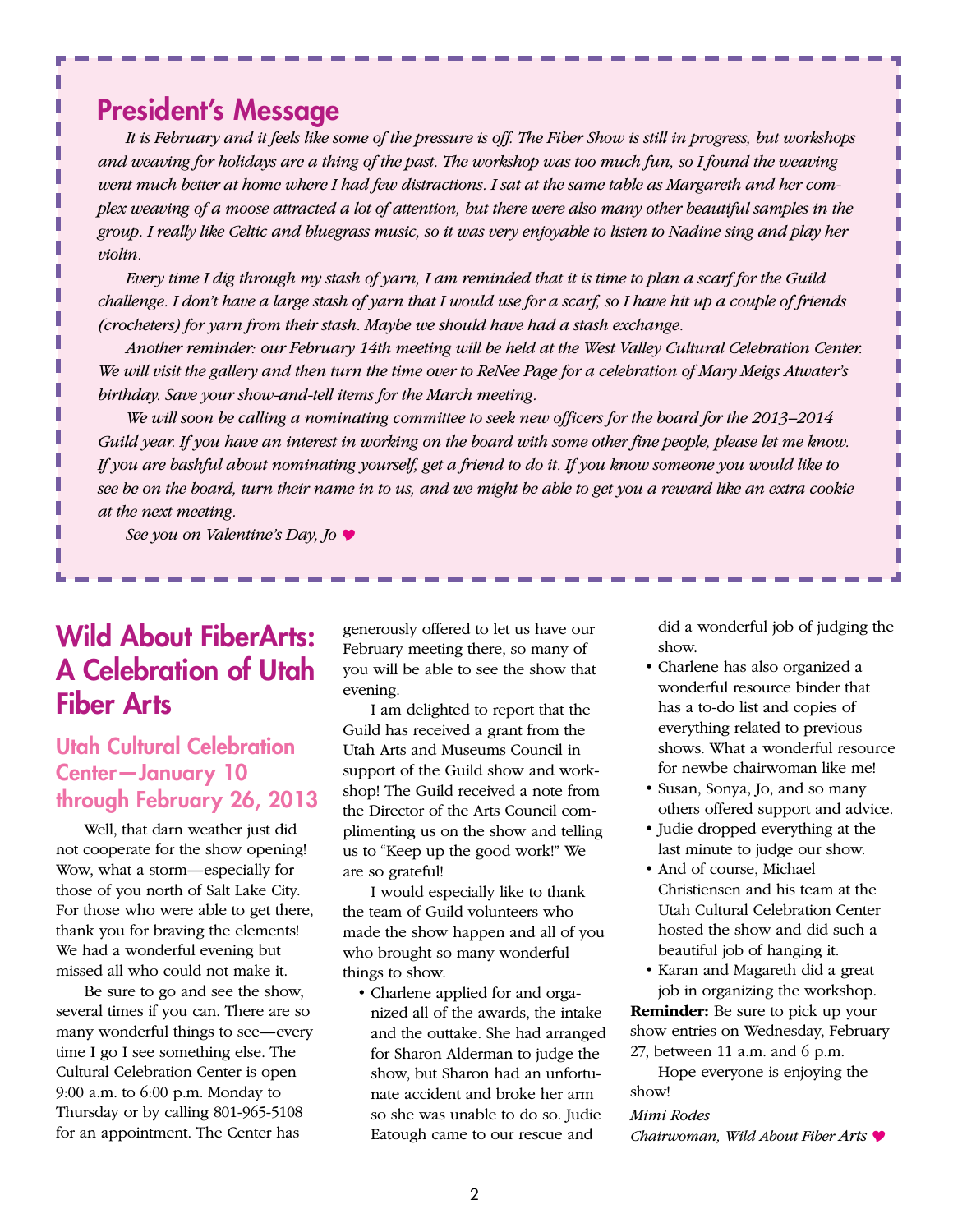#### Summary of the Guild Show Opening

On the evening of January 10, 2013, with those Guild members and their guests who braved the snowy roads, Mimi Rodes, the Guild show chair, introduced the 22nd Biennial Guild Show at the Utah Cultural Celebration Center. Mimi did an excellent job in organizing the show, with help from Charlene Lind and many others. Thanks to Mimi and all who helped.

Mimi thanked the Center and Michael Christensen, Ross Olsen, and Susan Klinker, who did the heavy work of hanging the pieces and publicity for the show. The show is made up of pieces from the Weaver's Guild, Surface Design and Lace Guilds, Tatters' Guild, Embroidery Guild, and others. The show was judged by Judie Eatough, as Sharon Alderman was not able to due to an injury; our best wishes for a speedy recovery, Sharon. The show will be open until February 26,

so if you have not seen it, it is worth the trip to the Center. Awards were announced at the opening, except for the People's Choice Award, which will be given at the closing of the show, on February 26. Don't forget to vote for that award.

The evening's program was then presented by Nadine Sanders, the Singing Weaver. Nadine is known for her work with Theo Moorman technique and her music with the group "Straw into Gold." She started the evening out with a song: "Weaving and Quilting," which celebrates and illustrates the work of the two cultures— Native American basketry and Pioneer quilts, brought west with them along the Oregon trail.

She then gave her program on "Creative Focus," stating that everyone is creative; we design our look for the day every morning. She described creativity as a habit and asked questions to get us all thinking about our own habits: What aids your creative habit? It

### 22nd Biennial Mary Meigs Atwater Weavers Guild Show Awards

LORNA TAYLOR AWARD: Kathleen McMaster for the Baby Blessing Dress

HGA AWARD FOR EXCELLENCE: Sandra Sandberg for her Weaving the Woods, metal piece

> SURFACE DESIGN ASSOCIATION AWARD: Beverly Hart for a Walk in the Woods piece

COMPLEX WEAVERS AWARD: Maureen Wilson for Handspun Twill Strip Scarf

HANDWOVEN MAGAZINE'S WEAVING FOR THE HOME: Susan Hainsworth and Deanna Baugh for the Sunshine Kitchen Apron

#### FUNCTIONAL WEAVING:

1st place, Deanna Baugh for her Copper River Scarf 2nd place, Jeanette Tregeagle, Log Cabin Scarf 3rd place, Lori Webb, Table Runner

#### NONFUNCTIONAL WEAVING:

1st place, Beth Myrer, Needle Felted Hummingbird 2nd place, Diane Haueter for Leaves on Water

#### JUDGES CHOICE:

Susan Dawson for her embroidered piece Kay's Garden.

is a habit that needs to be cultivated. What makes up your creative self?

She gave several examples from people known for their creativity: for example, Walt Disney, who thought confidence is important for creativity, as seen in his quote on the 4 Cs of creativeness: "This special secret, it seems to me, can be summarized in four C's. They are Curiosity, Confidence, Courage, and Constancy and the greatest of these is Confidence." Twyla Tharp in her book The Creative Habit: Learn It and Use It for Life, examines the usefulness of limits in creativity: limits are a secret blessing and bounty can be a curse. Time is not the enemy of creativity.

Nadine then showed us several examples of what inspires her in her work. She is most often inspired by nature and takes photos on hikes. She stressed the importance of paying attention to one's environment for inspiration and referenced the poet Mary Oliver quote: "To pay attention, this is our endless and proper work." She discussed the powers of observing, and gave examples of photos of Will Steger , the polar explorer. She also gave other examples of inspiration from State Fair exhibits from Iowa and Minnesota.

She also encouraged us to try something new if you are stuck in your creativity, rather than avoiding new crafts. She described a teacher of wet felting in Scotland, Ewa Kuncizak, at Felt Head to Toe, as the most creative teacher that she has met. Check out her website at this link: http:// www.feltheadtotoe.co.uk/

Nadine gave this advice: Share what you have learned when you are learning something new and are excited about it. Observe, pay attention to your passions, develop habit, practice, inventory. Ask yourself: what journeys of learning or creating have you been on in the past year? From this list, which one gave you the most delight, satisfaction and energy? What creative journey do you want to take that you have not taken yet? What is preventing you from taking it right now?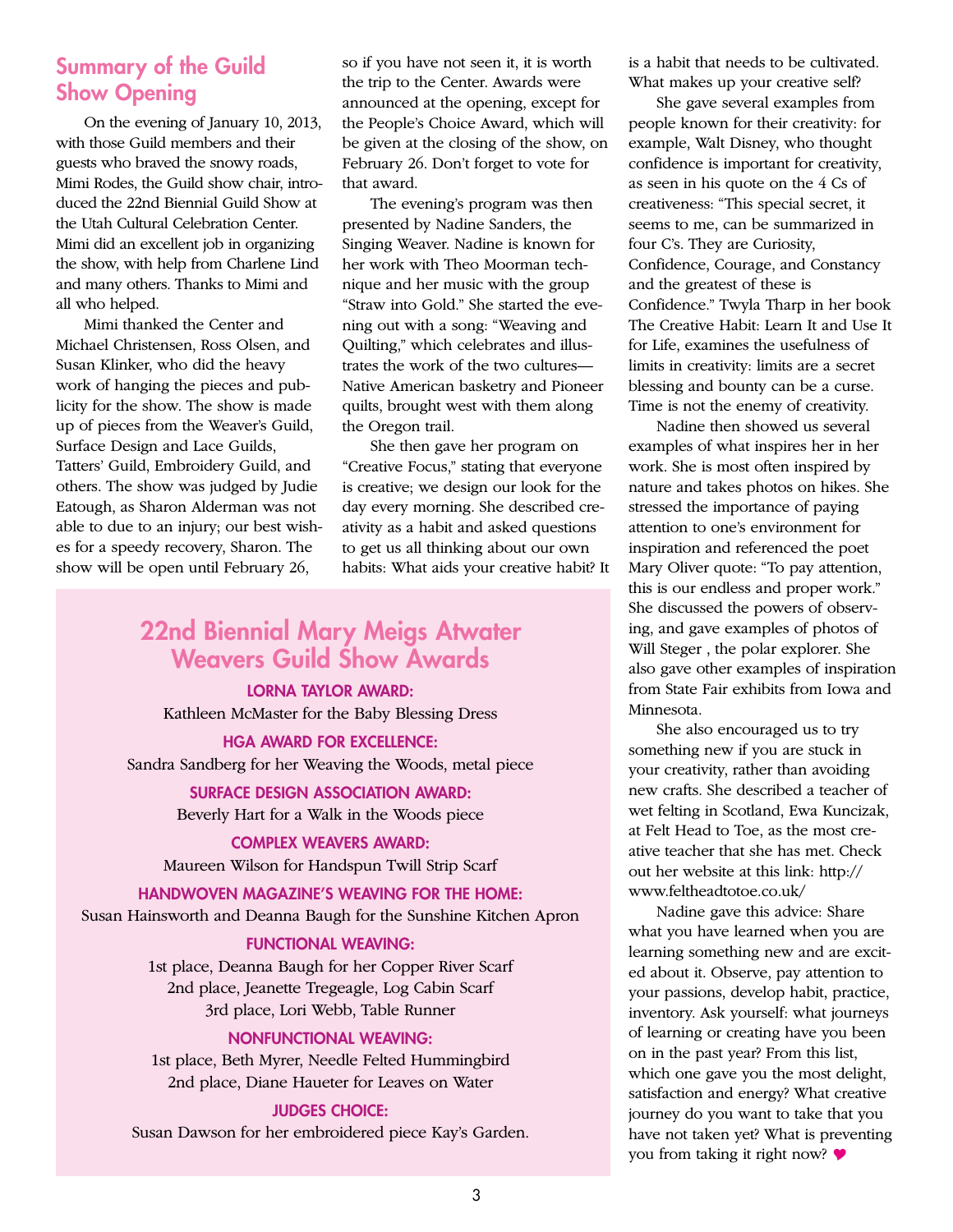#### Summary of the Nadine Sanders Theo Moorman Workshop

This workshop was taught by Nadine Sanders, the Singer Weaver. It was held on January 11–13 at the Pioneer Craft House. Nadine started each morning session with a song. Every student chose a warp for working with either cloth weft or yarns, so there were several different applications of the technique in the class. Nadine provided instruction in warping, applying the technique to artwork such as wall hangings and functional pieces such as bags, pillow covers, and clothing. She showed several examples of all of these. She also taught basic design techniques and encouraged all to put time in the design process for a successful end product. Thanks to the excellent job done by our workshop coordinators: Karan Swanger and Margareth Laurer.













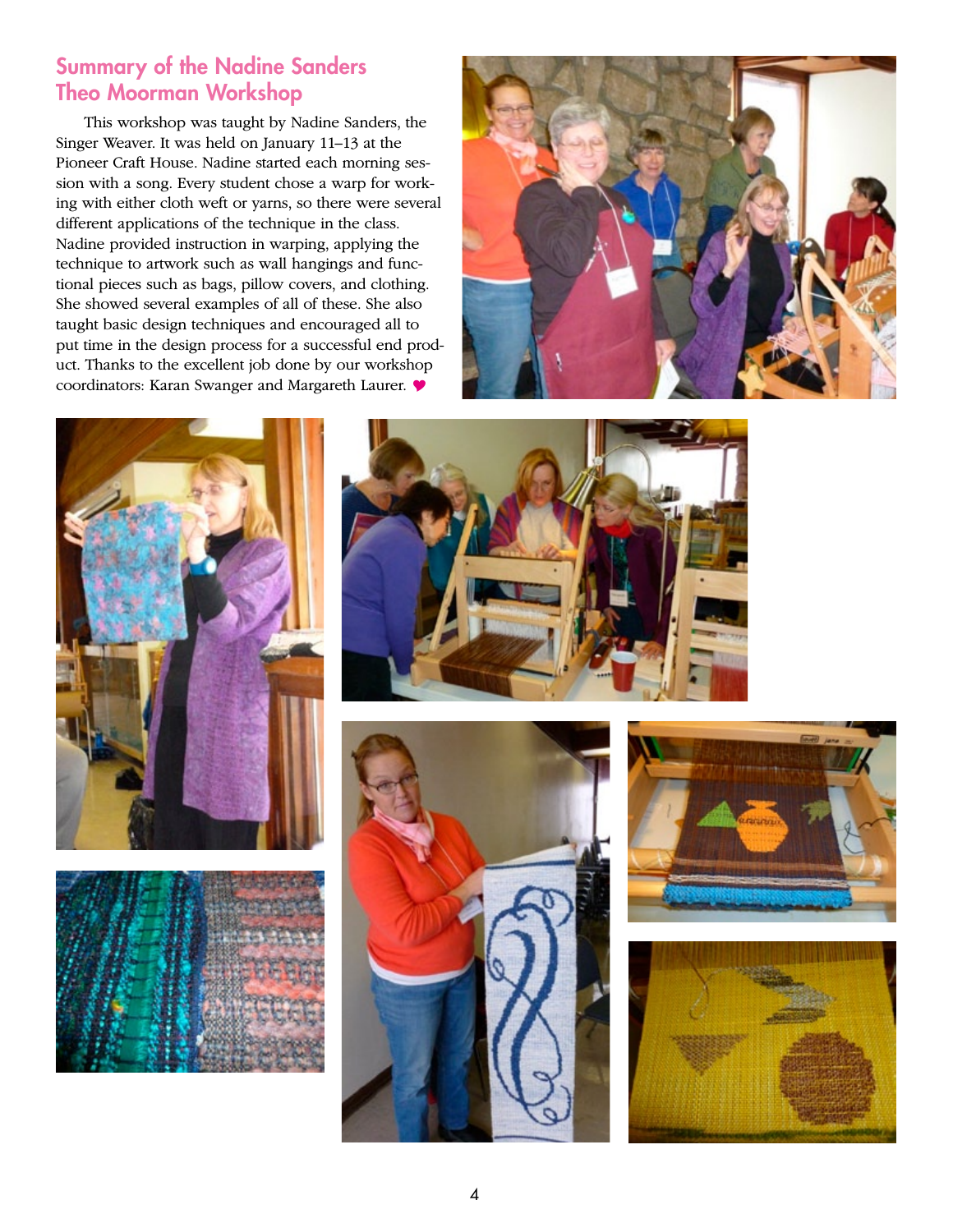### Workshops, Chanllenges, and Conferences in 2013

#### Navajo Basket Weaving with Anderson Black

March 2–3, 10:00 a.m. – 4:00 p.m. Registration Fee: \$120 Register online at www.nhmu.utah.edu

Coiling is an ancient basket making technique used by modern Navajo weavers to create both traditional ceremonial baskets and the spectacular works of contemporary art featured in NHMU's Weaving a Revolution exhibition. In this workshop, you'll learn the basics of coiling with sumac from talented Navajo weaver Anderson Black. Split sumac in preparation for weaving, make a basket start, and begin coiling with guidance from Anderson. You'll also learn about the dyeing process and see a demonstration of the traditional Navajo herringbone rim finish. Leave the workshop with enough sumac to complete a four-inch basket on your own.

Participants need to bring their own basket weaving tools, including an awl, pocket knife, and rag. Details will be provided in your registration confirmation.

*Anderson Black is the youngest of basket-weaving matriarch Mary Holiday Black's eleven children. He learned to weave from his mother and sisters. Anderson moved to Salt Lake City to work, but has recently taken leave to focus on his weaving. He gathers sumac for his baskets locally, so his baskets "come from your Valley" he says with a smile. Anderson finds weaving a contemplative process which allows him time to reflect on Navajo sacred stories.* 

#### Jason Collingwood

November 9, 10, 11, 2013 (Saturday, Sunday, and Monday)

Jason is the son of renowned rug weaver Peter Collingwood, and he has carried on the tradition of innovative and excellent rug weav-

### 2012–13 Guild Challenge

Kathleen McMaster is spearheading the Guild Challenge this year. The Guild Challenge was so much fun last year—we got fabulous placemats, mug rugs, etc. This year we are doing scarves, always a favorite fashion item, especially for weavers. We would like you to use at least 50 percent of the materials for your scarf from your yarn stash.

Do you have skein of novelty yarn that you just couldn't resist at that yarn store you visited on your last vacation? Do you have a cone or two that have just two or three yards left on them? Maybe there's a cone of yarn you purchased so long ago that you've forgotten what the project was you got it for. These are the things we want to challenge you to use in designing your one-of-a-kind scarf.

Be creative, and dive deep into your stash. Then we will all reveal our beautiful creations at the June Guild meeting. (Your scarves can be entered into the Guild show as well.) Have fun weaving!  $\blacklozenge$ 

ing and teaching. Jason will be traveling in the United States from England in 2013 and teaching at various guilds including the Mary Atwater Guild. Information on the topic of the workshop will be available soon.

Start planning now for this notto-be-missed chance to learn with a master. The workshop will cost somewhat more than our regular three-day workshops, but because it's being presented locally, the workshop will still be a great deal.  $\bullet$ 

#### Intermountain Weaver's Conference July 2013

Intermountain Weaver's Conference will be held again in Durango, Colorado, at Fort Lewis College. (IWC is a regional weaver's conference that is offered every other year.) It is scheduled for July 25–28, 2013, and the IWC board has been busy planning every detail to make this conference, the 30th anniversary, the best ever. IWC offers three-day in-depth workshops. Please visit the website, intermountainweavers.org, for the workshop list, the new non-jured show "Celebration of Fiber," and membership information.

IWC has a limited number of scholarships available for anyone interested in attending the conference. The scholarship will cover the registration fee for the class of the applicants choice. The deadline for scholarship applications is January 10, 2013. More information about the scholarship and application are available on our website www. intermountainweavers.org.